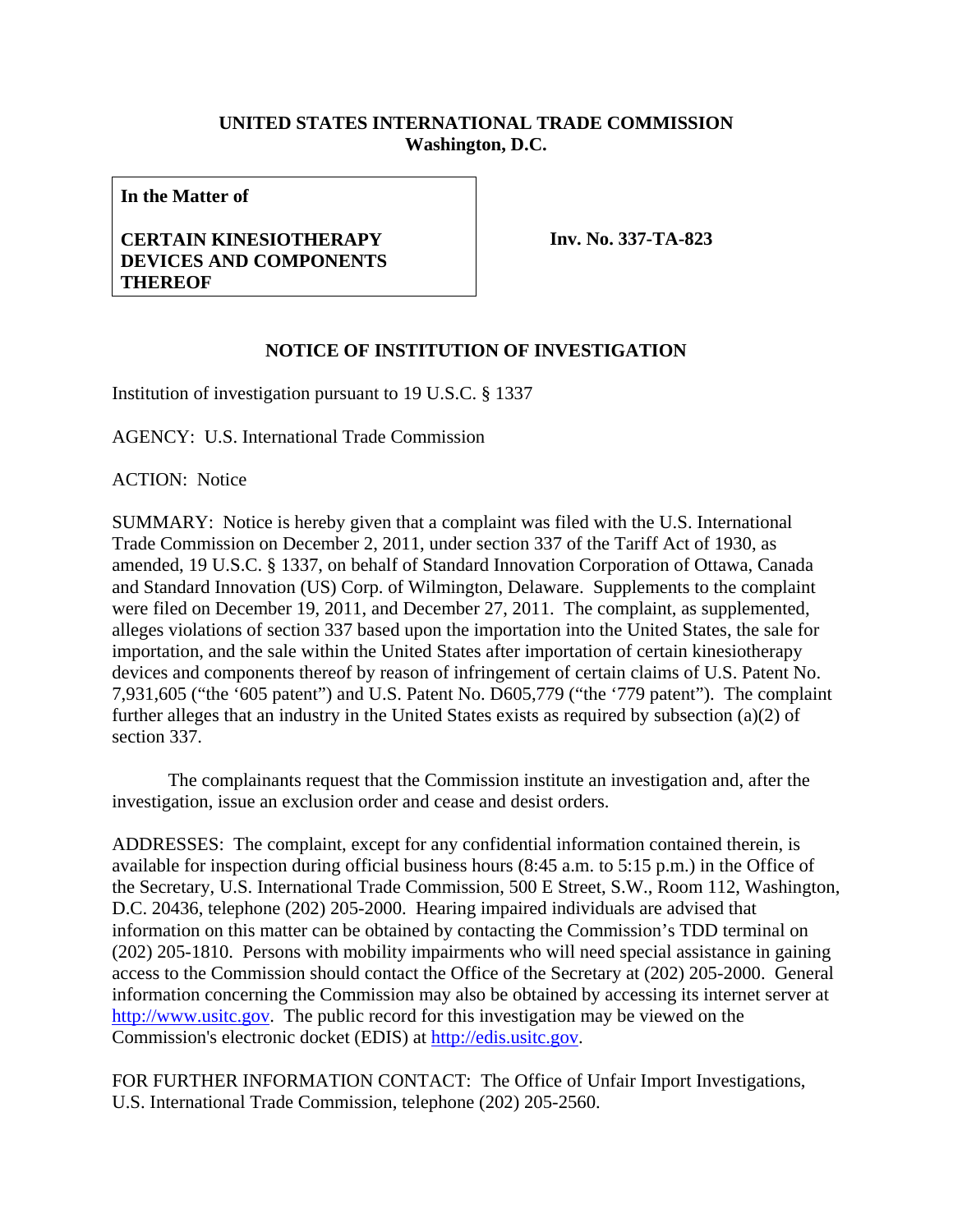AUTHORITY: The authority for institution of this investigation is contained in section 337 of the Tariff Act of 1930, as amended, and in section 210.10 of the Commission's Rules of Practice and Procedure, 19 C.F.R. § 210.10 (2011).

SCOPE OF INVESTIGATION: Having considered the complaint, the U.S. International Trade Commission, on January 3, 2012, ORDERED THAT –

 (1) Pursuant to subsection (b) of section 337 of the Tariff Act of 1930, as amended, an investigation be instituted to determine whether there is a violation of subsection  $(a)(1)(B)$  of section 337 in the importation into the United States, the sale for importation, or the sale within the United States after importation of certain kinesiotherapy devices and components thereof that infringe one or more of claims 1-7, 9-21, 23, 24, 26, 33-40, 42-54, 56, 57, 59, 66-73, 75-90, and 92 of the '605 patent and the claim of the '779 patent, and whether an industry in the United States exists as required by subsection (a)(2) of section 337;

 (2) For the purpose of the investigation so instituted, the following are hereby named as parties upon which this notice of investigation shall be served:

(a) The complainants are:

 Standard Innovation Corporation 1130 Morrison Drive, Suite 330 Ottawa, ON, Canada K2H 9N6

 Standard Innovation (US) Corp. Corporation Trust Center 1209 Orange Street Wilmington, DE 19801

 (b) The respondents are the following entities alleged to be in violation of section 337, and are the parties upon which the complaint is to be served:

> LELO Inc. 4320 Stevens Creek Blvd., Suite 205 San Jose, CA 95129

Leloi AB Brunnsgatan 8 Ill 38 Stockholm, SWEDEN

LELO Room 701-706 Guobang Garden, No. 10, 396 South Wulumuqi Road Shanghai, China 20003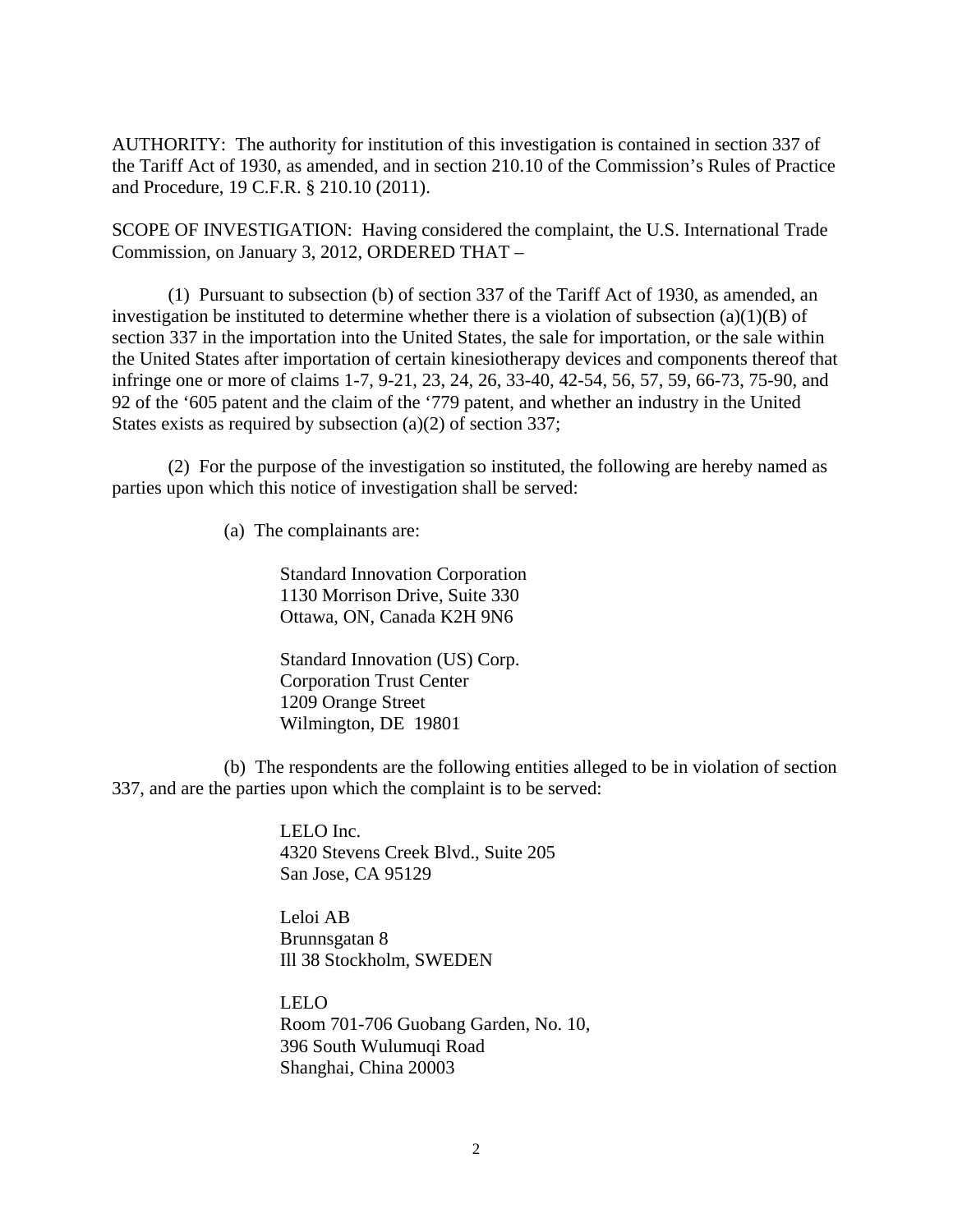Natural Contours Europe Tweede Weteringdwarsstraat 40 Amsterdam 1017 SX, The Netherlands

Momentum Management, LLC a.k.a. Bushman Products 1206 W Jon Street Torrance, CA 90502

Evolved Novelties, Inc. 9035 Independence Ave Canoga Park, CA 91304

Nalpac Enterprises, Ltd. d/b/a Nalpac, Ltd. 1111 E. 8 Mile Rd. Ferndale, Ml 48220

E. T.C., Inc. d/b/a Eldorado Trading Company, Inc. 2325 West Midway Blvd. Broomfield, CO 80020

Williams Trading Co., Inc. 9250 Commerce Highway Pennsauken, NJ 08110

Honey's Place, Inc. 640 Glenoaks Blvd. San Fernando, CA 91340-1419

Lover's Lane & Co. 46750 Port St. Plymouth, Ml 48170-6031

PHE, Inc. d/b/a Adam & Eve 302 Meadowland Drive Hillsborough, NC 27278

Castle Megastore Group, Inc. 1045 S. Edward Drive Tempe, AZ 85281

Shamrock 51 Management Company, Inc. d/b/a Fairvilla. com 105 Candace Drive, Unit 109 Maitland, FL 32751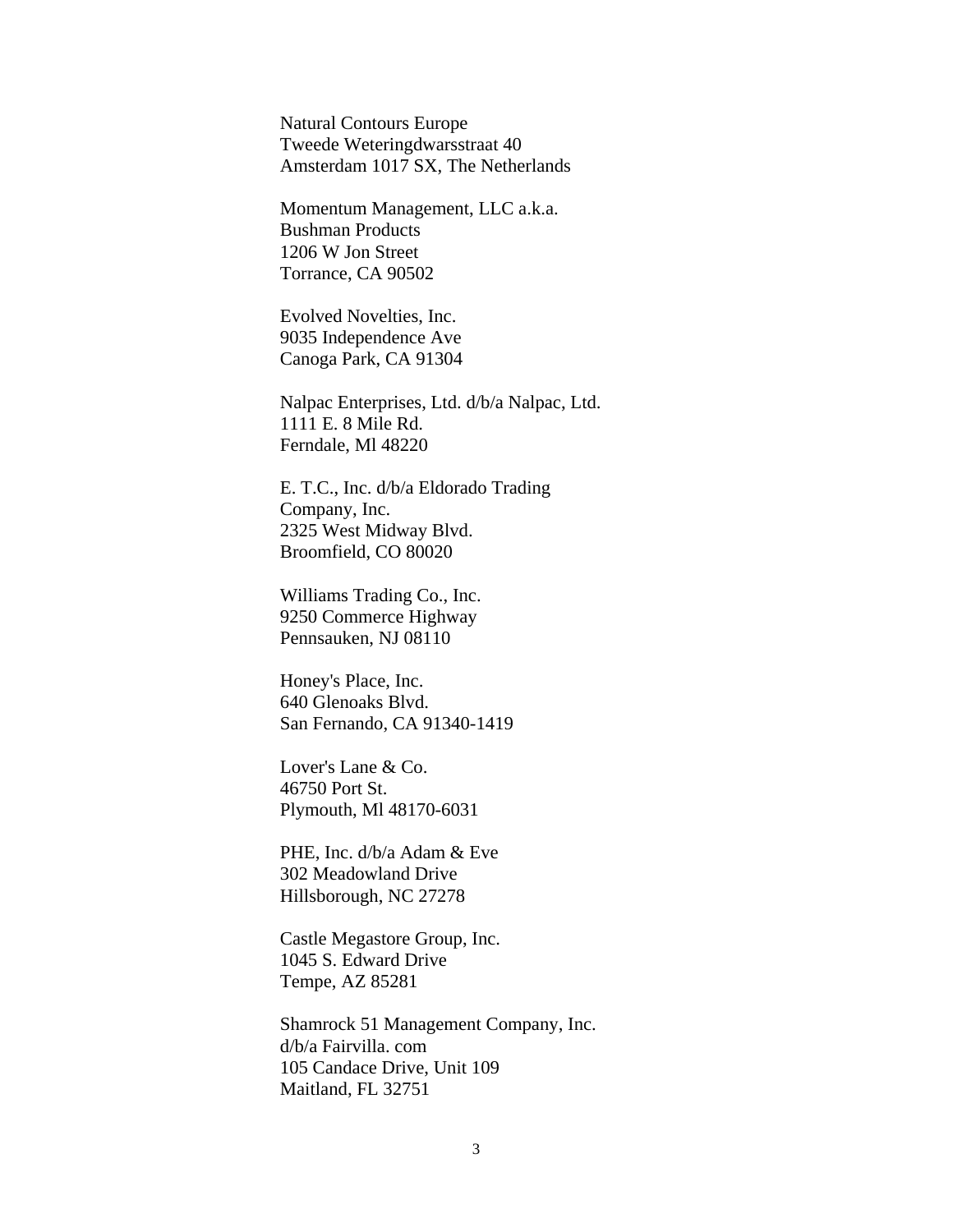Paris Intimates, LLC 4244 MacQueen Dr. West Bloomfield, Ml48323

Drugstore.com, Inc. 411 108th Avenue NE, Suite 1400 Bellevue, W A 98804

Peekay Inc. 901 W. Main Street, Suite A Auburn, W A 98001

Mile Inc. d/b/a Lion's Den Adult 110 East Wilson Bridge Road, Suite 110 Worthington, OH 43085

Marsoner, Inc. d/b/a Fascinations 315 South Bracken Lane Chandler, AZ 85224

Love Boutique-Vista, LLC d/b/a Deja vu 2130 Industrial Court Vista, CA 92081

Toys in Babeland LLC 707 East Pike Street Seattle, WA 98122

 (c) The Office of Unfair Import Investigations, U.S. International Trade Commission, 500 E Street, S.W., Suite 401, Washington, D.C. 20436; and

 (3) For the investigation so instituted, the Chief Administrative Law Judge, U.S. International Trade Commission, shall designate the presiding Administrative Law Judge.

 Responses to the complaint and the notice of investigation must be submitted by the named respondents in accordance with section 210.13 of the Commission's Rules of Practice and Procedure, 19 C.F.R. § 210.13. Pursuant to 19 C.F.R. §§ 201.16(d)-(e) and 210.13(a), such responses will be considered by the Commission if received not later than 20 days after the date of service by the Commission of the complaint and the notice of investigation. Extensions of time for submitting responses to the complaint and the notice of investigation will not be granted unless good cause therefor is shown.

 Failure of a respondent to file a timely response to each allegation in the complaint and in this notice may be deemed to constitute a waiver of the right to appear and contest the allegations of the complaint and this notice, and to authorize the administrative law judge and the